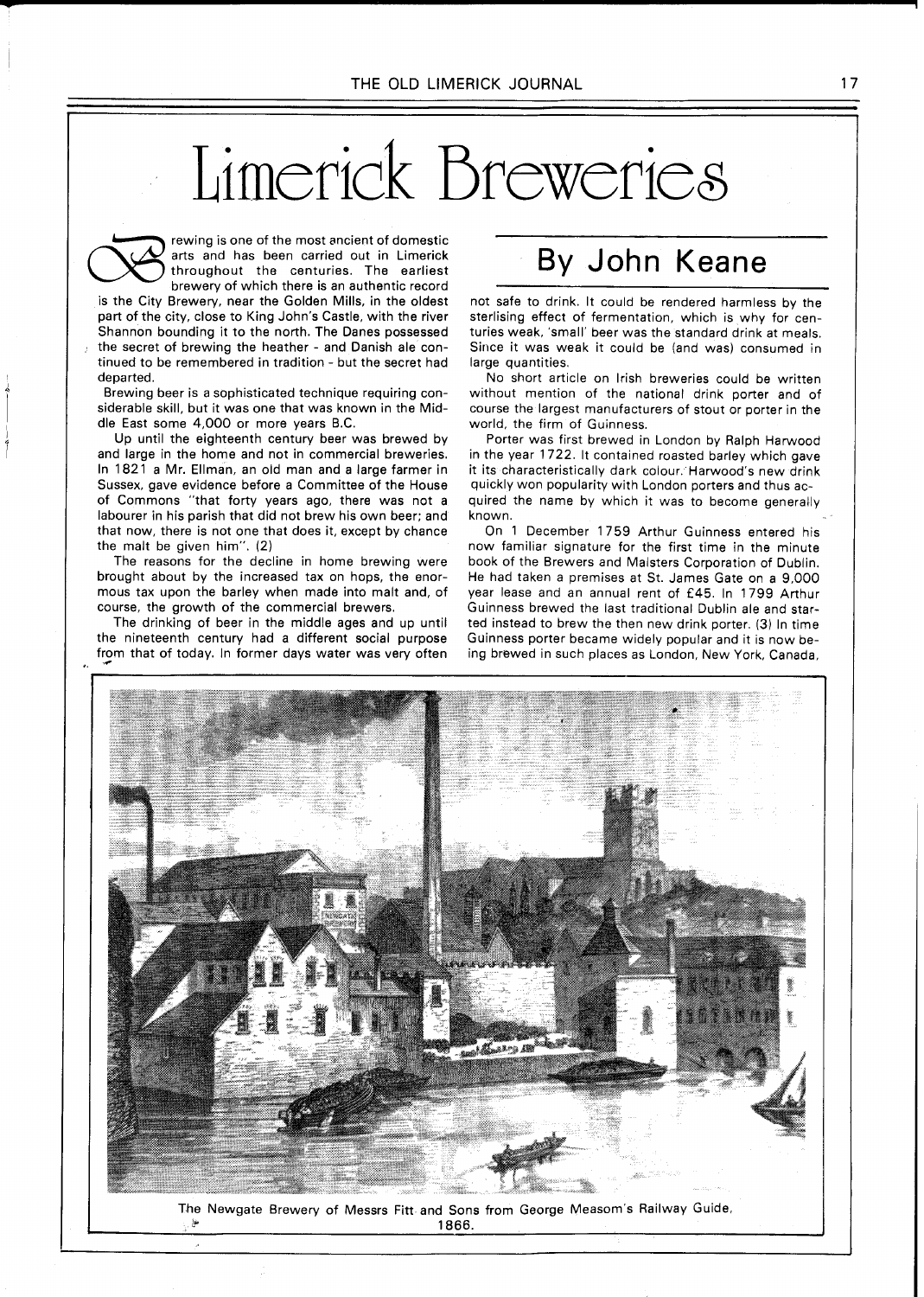Nigeria and many other countries.

- Other old Irish breweries still in production are:
- Smithwicks, Kilkenny, est. 1710. Murphys, Cork, est. 1856.
- Beamish and Crawford, Cork, est. 1792
- Cherry's Brewery, Waterford, est. 1806
- MacArdles, Dundalk, est. 1859
- 
- The following is a list of breweries which operated in Limerick from 1739 onwards:
	- 1. City Brewery
	- 2. The O'Connell Brewery
	- 3. St. John's Brewery
	- 4. Thomond Brewery
	- 5. Palmerstown Brewery
	- 6. Canal Brewery
	- 7. Miss Tucker's Brewery

The City Brewery, as already mentioned, was one of the oldest breweries in Limerick. It was situated in Newgate Lane, between the old City Gaol and John's Castle, with the river Shannon on its north and Nicholas Street to its south. The stone of this building (see photograph) bears the inscription of the city arms and "The City Brewery 1739". Fortunately, this stone has been preserved and is incorporated in the gable wall of a house in Nolan's Cottages. Parts of the walls of the brewery still exist today in Newgate Lane.

A detailed account of this brewery, then known as Fitt's Brewery, was given by George S. Measom in his book **Tours in Ireland,** published in 1866. He gives the title and address of the brewery as follows:- "Matthew Fitt & Sons, Ale and Porter, and Pale Ale Brewers. Newgate Brewery, Parish of St. Nicholas and Munchins Limerick". He tells us that this brewery was one of the first established in the south of Ireland and was then owned by Messrs. Fitt, the sons of the founder. Alma Fitt, the noted banker and antiquarian, was a descendant of one of the owners.

Measom then goes on to say:

"Messrs. Fitt have a large sale for strong beer and pale ale, as well as for porter and stout. Their brewery is one of the largest in Ireland, and affords great facilities for operations of magnitude, standing upon a large plot of land adjoining the Cathedral, and extending to the banks of the Shannon, from whose bosom it is a picturesque object. On entering the premises we observed, on theright hand, two large ale and porter cellers, each of enormous dimensions - on the left, reached by a short flight of steps, is the washing loft, where are two mash tuns holding 50 gallons each, and a large hop jack. From this room the visitor ascends to the copper loft, containing three large coppers of iron and copper, boiled by steam. In the top room are several tuns, each holding 100 barrels; there is also another and larger tun room containing four tuns, holding 70 barrels each. The cooler department, where the fans are moved by steam, will interest the visitor. In reaching this room we pass the large refrigerator, chiefly used in summer. In the yard are the pumps busily engaged in lifting water from the sparkling Shannon; and near to the offices are the 30-horse power boilers, and also the large hot air apparatus for cask cleaning and drying;: the hot air being blown through the casks by a fan, moistens, cleanses, and dries. On the left of the principal entrance to the brewery are the scalding coppers, and to the right two long vaults with Saxon arches; these vaults are most interesting, and no one with the slightest love for archaeology should fail to visit them; the Saxong prches, still untouched by the reformer's chisel, 'will be viewed by every lover of



The 1739 memorial stone of the City Brewery.

native art as preclous relics ot antiquity.

"'In Saxon strength that Abbey frown'd, With massive arches broad and round, That rose alternate row and row, On pond'rous columns short and low.'

"Close by these vaults is the shaft 90ft. high; and at this spot may be seen the remains of the Old Newgate, and on a wall the City Arms, close to which are the large stone cellars; one of them was in days long since the kitchen of the Deanery attached to the Cathedral. The Dean's wine celler is still discernible.

"We now visit the malt-house near to the City Gaol which was formally a Limerick Lace factory; from there we pass into Newgate lane, and ascend to the fine barley lofts, joined by oat store and general store rooms, and from it to the grass-covered Abbey Court; "tread lightly; this is hallowed ground'. Here some few years since, the Messrs. Fitt discovered a large quantity of human bones; adjoining the Abbey Court are the ruins of the Deanery joined by the garden, in which the Monks of Old often wandered; this garden is directly over the ancient vaults to which we have referred. Standing upon the old wall, surrounding the garden, we have a pretty view of the beautiful Shannon and the City of Limerick - including the bridge of Thomond, near to which is the celebrated Treaty Stone, removed here by the corporation during the mayoralty of J.R. Tinsley, Esq., in 1865. Glancing to the left we see the Barracks and Wellesley Bridge and upon it the statue recently erected to the Hon. Fitzgibbon, the son of the Earl of Clare, who died at Balaclava. We now take leave of the Newgate Brewery, feeling assured that all lovers of the healthful and delicious beverages included under the general term of "beer" will have, during their stay in Limerick, an opportunity for testing to their fullest content a knowledge of its production by visiting this most respectable, famous and old-

'"Ale is stout and good,

established brewery.

Whether in bottle it be or wood;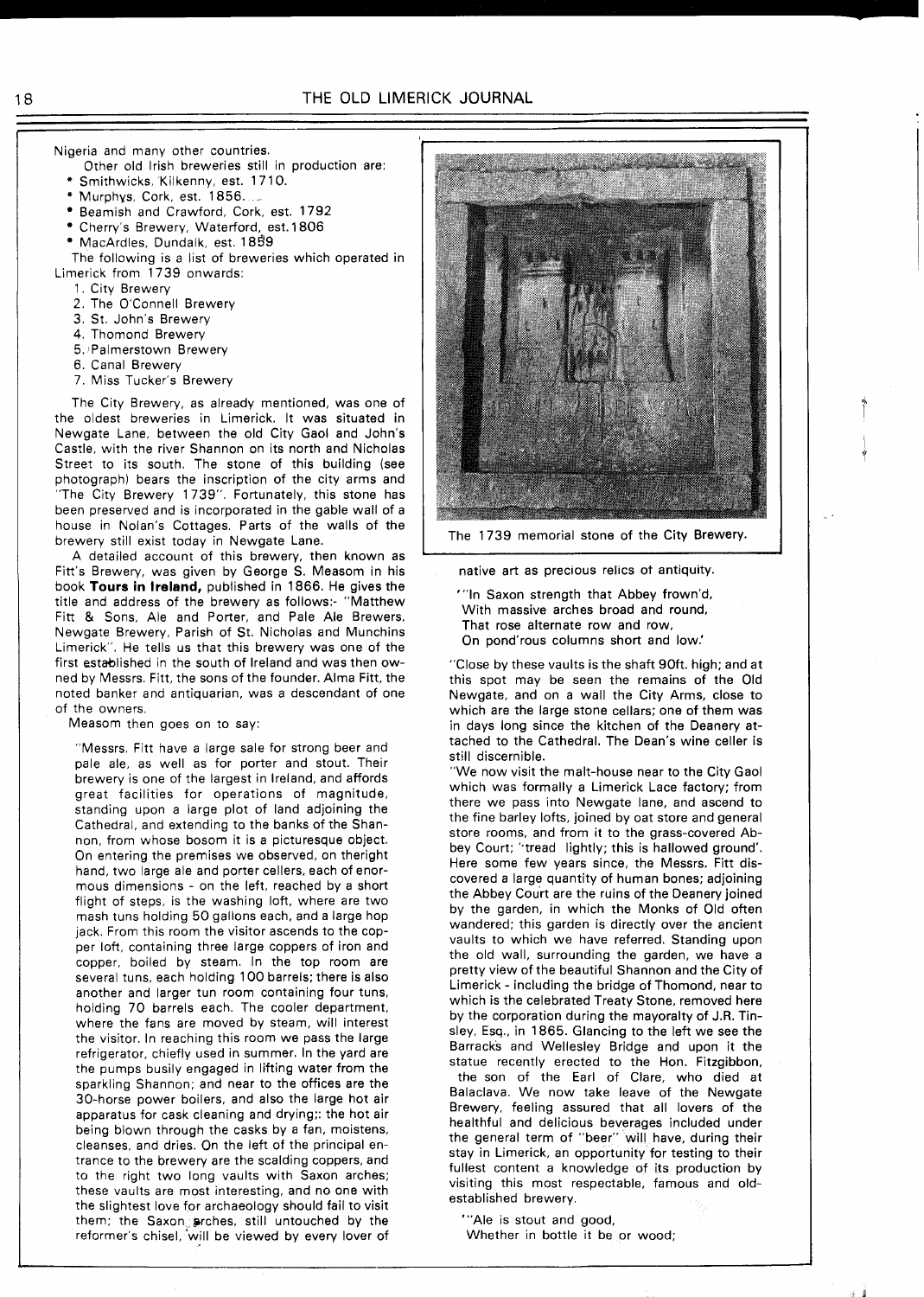'Tis good at morning, 'tisgood at night; You should drink while the liquor is bubbling bright; 'Tis good for man, woman, and child, Being neither too strong, nor yet too mild.'

"Thus sings the poet; and we imagine that few persons would disagree with him on this palatable subject, especially with a bottle of Messrs. Fitt and Sons' famous Ale before him.

"The firm export to Wales aird Manchester". (4)

O'Connell Brewery, though not the oldest Limerick brewery, is perhaps the best known. The foundation stone of the building is still preserved in the Limerick Museum. The inscription on the stone reads: "This malthouse was built by John O'Connell April 16th, in the year of Our Lord 1780". The brewery was erected on a site between Greenhills and Musgrave Street, bounded on its other sides by the road in front of the Market's Field, and the Rope Walk, opposite St. Joseph's Hospital. Some of the finest porter in Ireland was brewed there for over one hundred years until its closedown in 1881, when the premises were taken over and converted into a factory for the manufacture of blood and bone manure. Because of the unpleasant smell, this factory soon closed down and was taken over by a milk company until 1895 when a row of houses called Grattan Villas was built. Later on Garryowen Villas (1897), Geraldine Villas (1899) and Fairview Terrace (1905) were built on the site. These houses were occupied by soldiers from the Strand and Artillery barracks. (5)

Johnny O'Connell, whose family owned the brewery, was the leader of the so-called "wild raking Garryowen clan". High-spirited frolics and anti-social behaviour was the accepted pastime of the wealthy young men of the day. Their deeds, and O'Connell's physical and athletic \* prowess, were immortalized in the famous song Gar**ryowen in Glory.** The first two verses extol the virtues of drinking brown ale instead of spa water.

NEW BREWINGS OF PALE ALE.

### To our Customers and the Public.

Allow us to solicit your orders for our NEW BREWINGS of the above ALE, which we have now ready for delivery. In the manufacture of

#### PALE ALE

we have been most particular, to meet our increasing demand for it. We are as usual supplied with

 $\overline{\text{XX}}$  ALE AND DOUBLE STOUT PORTER,

These are steadily increasing in consumption, the quality being upproved of.

#### An 1867 advertisement for Fitt's ale and porter.

St. John's Brewery, was situated on what is now St. John's Girls' School. It was a small brewery, and the site of the present Cathedral was then occupied by a number of small houses. The old R.C. church then stood near where the Sarsfield statue is situated at present. The Cathedral itself was begun in 1856, and the spire which is 280 feet high, was not completed until 1883.

Thomond Brewery occupied an area off Old Clare Street and was one of three remaining breweries in 1865. It was owned by Messrs. Stein. After the brewery was demolished a reformatory for girls, run by the Good Shepherd nuns, was established there. The reformatory was very often occupied by poor women who, in the eyes of society, had become disgraced, often by becoming pregnant out of wed-lock, and being disowned by their families. These women led an extremely tough existence under the harsh regime of the nuns. The brewery itself is unlikely to have survived in production beyond the mid-1870s, for in a newspaper report of 1879 the premises were already being described as "the old brewery". The article, under the heading "Clare St. Brewery", reads: "At



The 1780 foundation stone of the O'Connell Brewery.